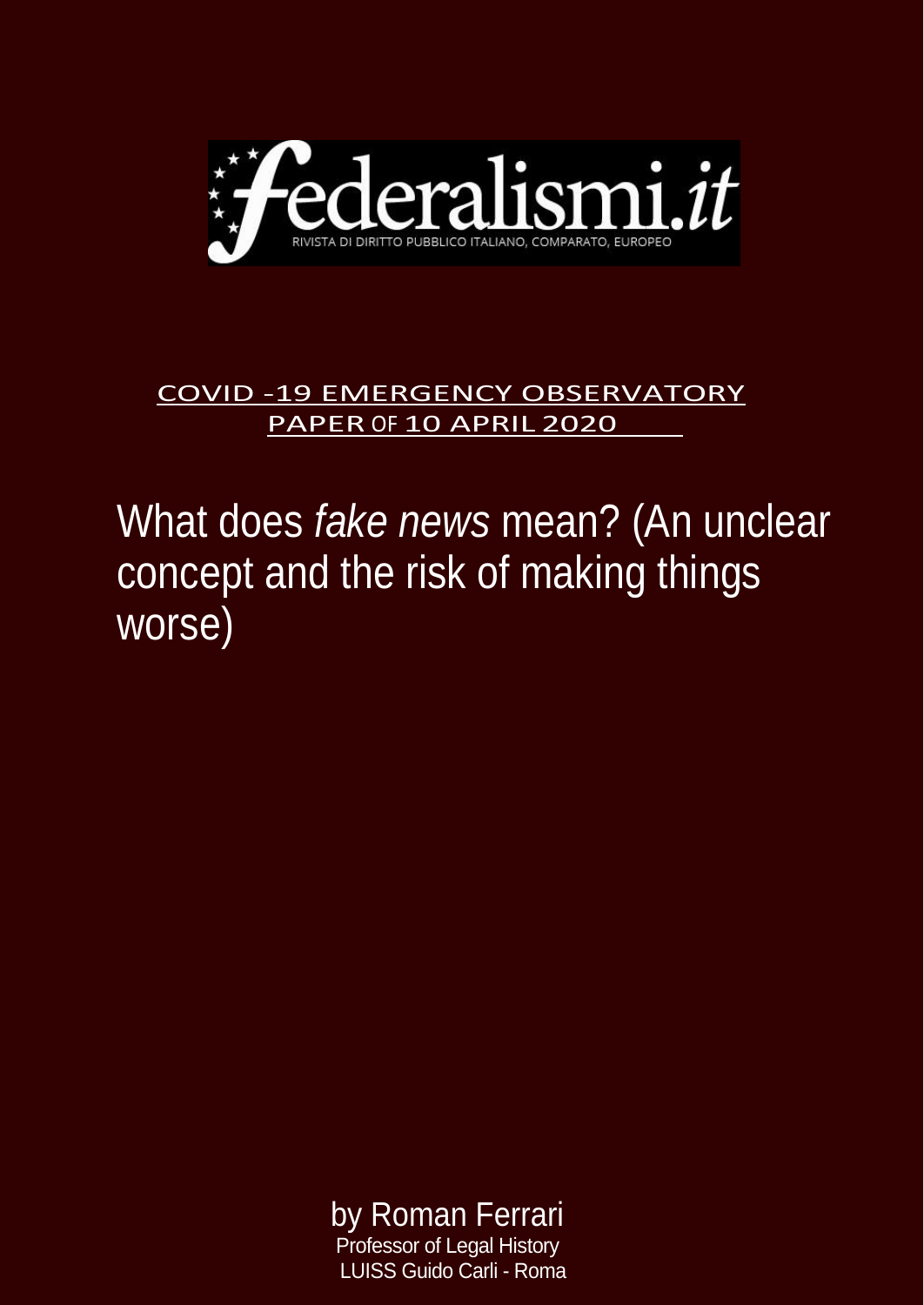

## What does *fake news* mean? (An unclear concept and the risk of making things worse) \*

by Roman Ferrari Professor of Legal History LUISS Guido Carli - Rome

A renowned university in Maryland is keeping track of the virus effect. It updates the grim tables on a daily basis. It is an important task and, in order to perform it, the university relies on the official data provided by the authorised public bodies in all States. So far, so good.

Is it legitimate to question the data we read? Frankly, some of the figures seem to be unreasonably low (and is that by chance or is it propaganda?). It is worthwhile pointing out, without zeroing in on specific cases, that there are some inconsistencies when it comes to world data.

Let's get this straight: that university conducts some creditable work and does so following objective parameters. But are all those official data always plausible and truthful? Where exactly those data are, or could they coming from – unintentionally – be *fake news*?"

A few days ago, a student asked me what I thought about the fight against *fake news* and if I was willing to be the supervisor of his thesis on the subject. The idea immediately tickled my fancy – as is often the case when students come up with issues that are dear to them. I did think about it, but I caught him wrong-footed when I told him I didn't know where to start from, since the meaning of *fake news* was unclear to me. He stared at me in astonishment and, before he could express his disappointment, I said, "what is the exact perimeter of a piece of *fake news*? When are we outside such perimeter? When are we inside it?". I gave him an example: wouldn't it be misleading to give the truthful piece of news that a renowned politician has spent the night in a clinic that is specialised for treating patients in serious conditions, if we omit the fact that he simply slept next to his sister, who had just undergone surgery, merely to provide some comfort? He was not hospitalised, for he was not ill!

Lots of people find globalisation fascinating: it appears to be boundless, literally. Perhaps it is so even because it embodies the moving, modern desire that limits do not exist. Then, the fact that globalisation entails an exasperated exploitation of manpower and the destruction of the environment clearly takes the back seat.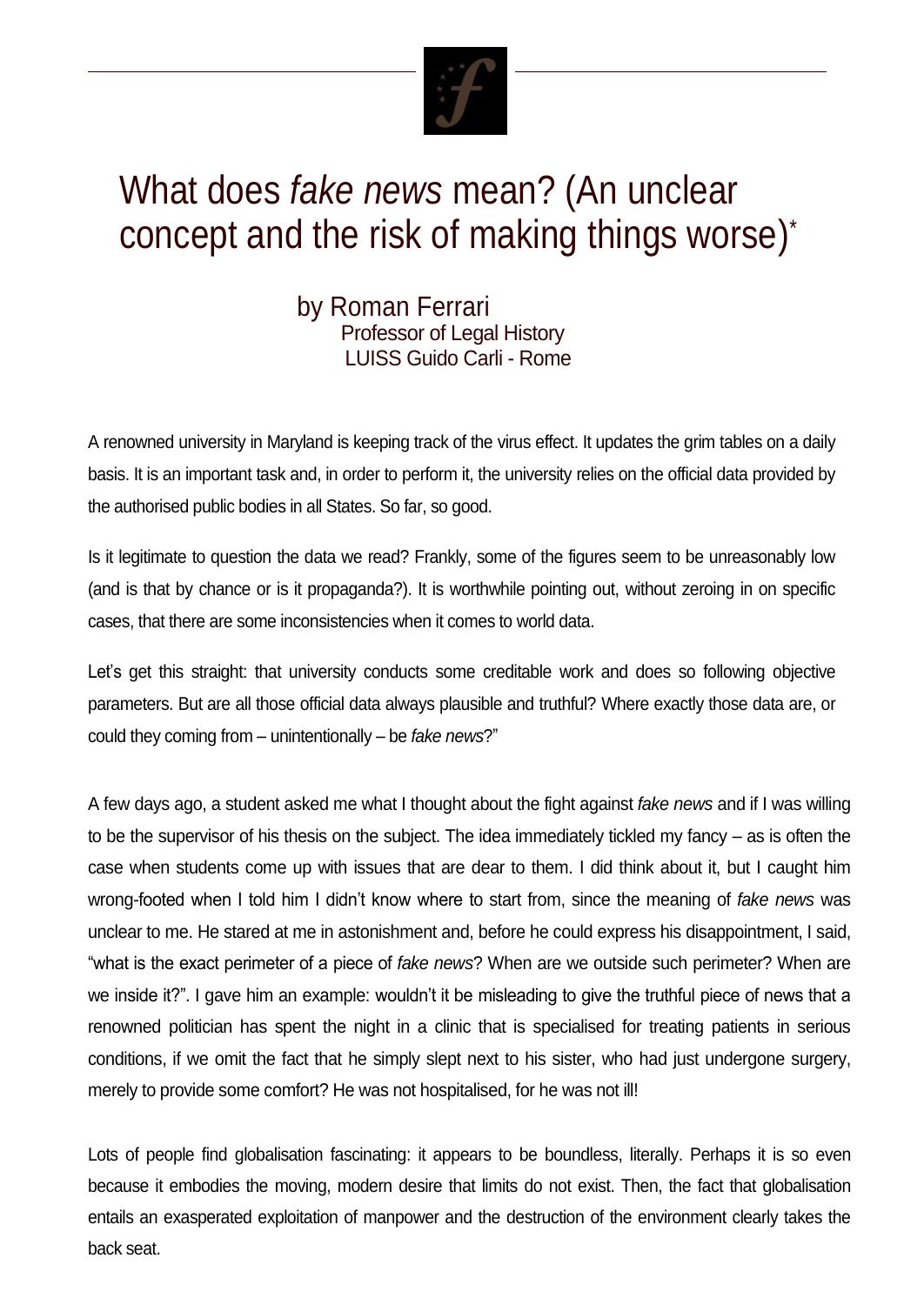Lots of people find digitalisation fascinating: it is constantly accelerating. What seems to matter now is not the quality of a product, rather how quickly it is produced and consumed. Then, the fact that digitalisation is wiping out jobs and fuelling the fire of a selfishness that was unknown at the time of the pure capitalistic market, also takes the back seat.

A (declared) freedom is the moment these two factors – globalisation and digitalisation – come together. It is fascinating because it is a boundless, constantly accelerating freedom. Then, the fact that this (declared) freedom results in new "tasks" that promise freedom but "consume" time once again takes the back seat.

In the late twentieth century, sociologist David Harvey (author of *The Condition of Postmodernity*), described the "time-space compression", indicating the processes that are revolutionising the objective properties of time in such a way as to compel us to modify how we depict the world to ourselves. Not by chance, the history of capitalism has been characterised by a constantly accelerating pace of life, which in turn has led to the overcoming of space barriers.

But we risk losing sight of the sense of reality because of this incessant acceleration and therefore, we risk missing out on the moment of truth, the cornerstone of daily life, the foundations underlying our actions. In other words, the criterion-parameter we use to discern what is from what is not, what is art from what is not, what is the rule and what is its violation, has dissolved.

Take *fake news*, for example. Campaigns are set up to intercept them; studies and research are (generously) funded to devise counterstrategies, but the problem is that we are not able to properly define what *fake news* exactly means. Descriptions abound, and they are often convincing in terms of the goal to be pursued, but they have a political structure rather than a legal one: it's hard to translate them into something concrete. It's a blurry, grey zone.

The tragic risk is that of falling back into the Middle Ages. Such a circumstance would most certainly be somewhat fascinating, if we consider other spheres. Take, for example, the current, reigning hedonistic individualism: that would be simply unconceivable in the Middle Ages. But when it comes to freedom of expression, the Middle Ages didn't really shine.

Back then, witches were summarily tried and burnt alive. Repression was carried out systematically, based on an incrimination not predetermined within its scope. Credit for reversing this view goes to the German natural law of the seventeenth: Samuel Von Pufendorf (*De officio hominis et civis*, 1673 and other writings) built law as a system of coactive commands and a system of autonomous rules, clearly separate from those dealt with by moral theology, thus creating a sphere of freedom consisting of actions that were not explicitly forbidden and concluding that the law, being a sanctioned rule, had to be preliminarily disclosed to the person such rule was thought up for. In a nutshell, the penalty had to be established by a law drafted before the event took place.

Well, *fake news* is often accompanied by the equally cloudy and even more hazardous concept of *hate speech*, a phenomenon which is trying to be repressed with an equally hefty funding (the German federal government has allocated over  $\epsilon$  14 million, from 2017 to 2019, to measures aimed at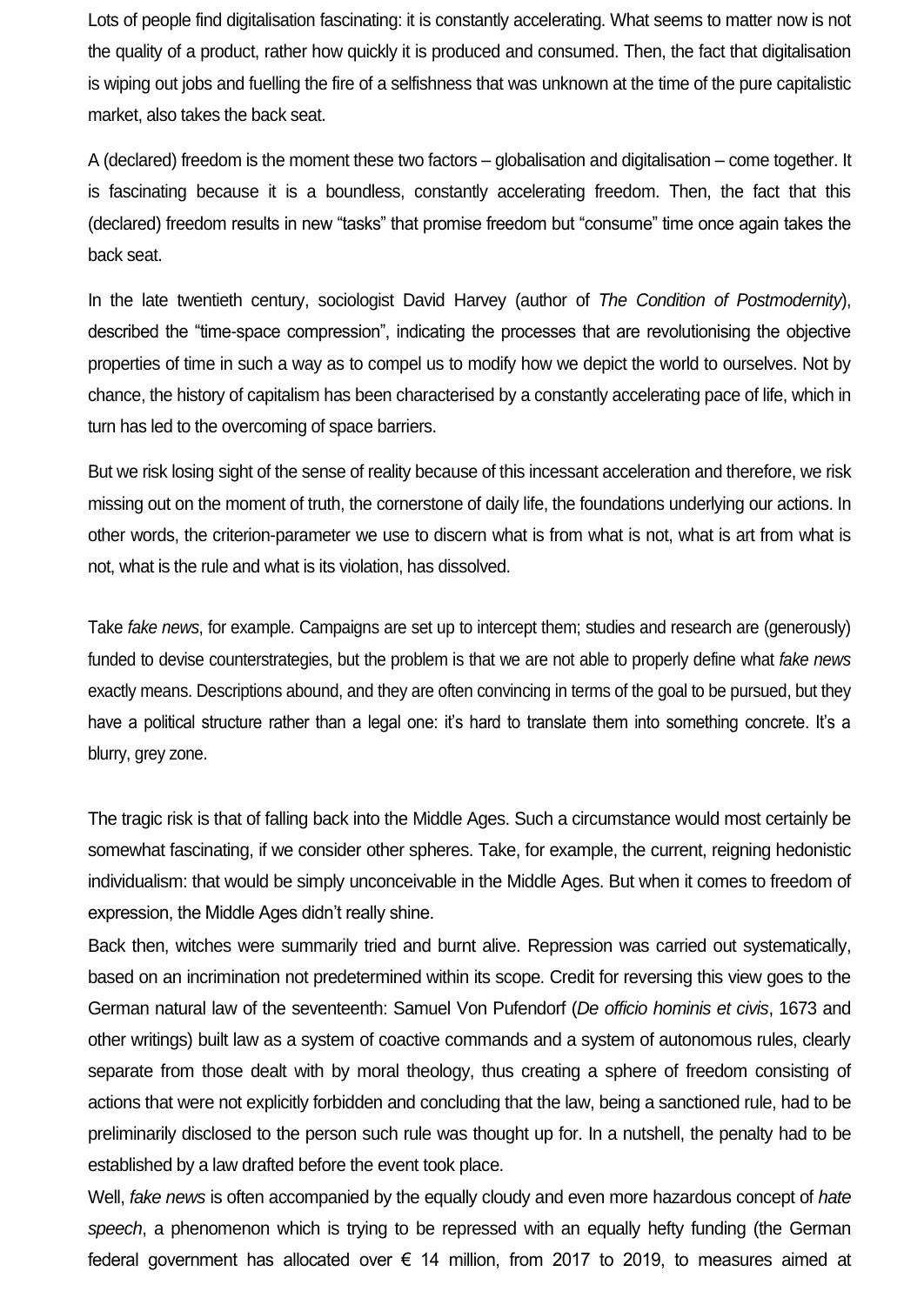countering *hate speech*). Back in 1997, the Council of Europe willingly provided a definition (under Recommendation No. R (97) 20): "all forms of expression which spread, incite, promote or justify racial hatred, xenophobia, anti-Semitism or other forms of hatred based on intolerance, including: intolerance expressed by aggressive nationalism and ethnocentrism, discrimination and hostility against minorities, migrants and people of immigrant origin". In turn, the federal agency of the German government set up to preserve the constitution (*Bundesamt für Verfassungsschutz*) came up, about a year ago, with a more topical definition. Yet if we read it carefully, we can see it has some shortfalls: "contributions on the Internet (*Beiträge im Internet*) concerning current affairs, which are marked by an emotionality and harshness (*eine Emotionalität und zum Teil auch Schärfe aufweisen*) that go well beyond the free expression of thought (*die jenseits der freien Meinungsäußerung liegen*) and that transcend the threshold of criminally punishable acts (*bei denen die Schwelle zur Strafbarkeit mitunter deutlich überschritten wird*)". If we look at them carefully, we can see they are circular definitions – and it couldn't be otherwise, given that the issue is a very slippery one – meaning that they revolve around themselves, they self-define themselves, but they never really unequivocally put the finger on the concept.

*Hate speech* is by no means a novelty, if we look at history. Hateful expressions have always existed: the Medea of Euripides, Seneca the Younger, Dracontius and Anouilh declared her hate with varying intensity; the same goes for Gudrun, figure of the Germanic literature, mentioned in one of Wagner's works. Their emotions, their anger, are acquired heritage of the western culture – or at least, they were. What would be left of the Iliad if we were to brush aside the baleful wrath of Achilles?

The novelty is that hatred is now stigmatised (perhaps because of Sigmund Freud), hence we must absolutely prevent any misalignment between what is conscious and what is unconscious, which means all inner forms of unrest. Be that as it may, it is safe to say that we lack objective assessment parameters: verbal behaviour is sanctioned even in the absence of a clear, defining framework. Furthermore, the penalty (ranging from the deletion of a post to the shutting down of the channel, and more) is imposed by private subjects, such as the social media. The evaluating categories summarily bring about some drastic verdicts.

The fact that we no longer judge based on conduct objectiveness – rather, on the subjective requisites of the agent – is disquieting. We no longer focus on categories, or criteria and parameters, but on the emotional options of those who judge someone else's verbal behaviour. The underestimated risk is that, rather than pacifying society, we risk triggering pathogenic dynamics. There is a basic, underlying thought: moving away means exposing yourself to the risk of being accused (often in generic terms) of hatred, hence ostracism.

The expression "I prefer Italian food" is innocent; the expression "as a Catholic, I prefer a purely Catholic rite (namely, not inter-religious)" is understandable; the expression "I am proud to be Austrian" is legitimate (consider sporting events, for example), but the point is that the combination of these three expressions can – in a frenetic society that is accustomed to simplifying evaluation processes – expose the individual who utters the three expressions to three dystopian accusations: intolerance, xenophobia and aggressive nationalism.